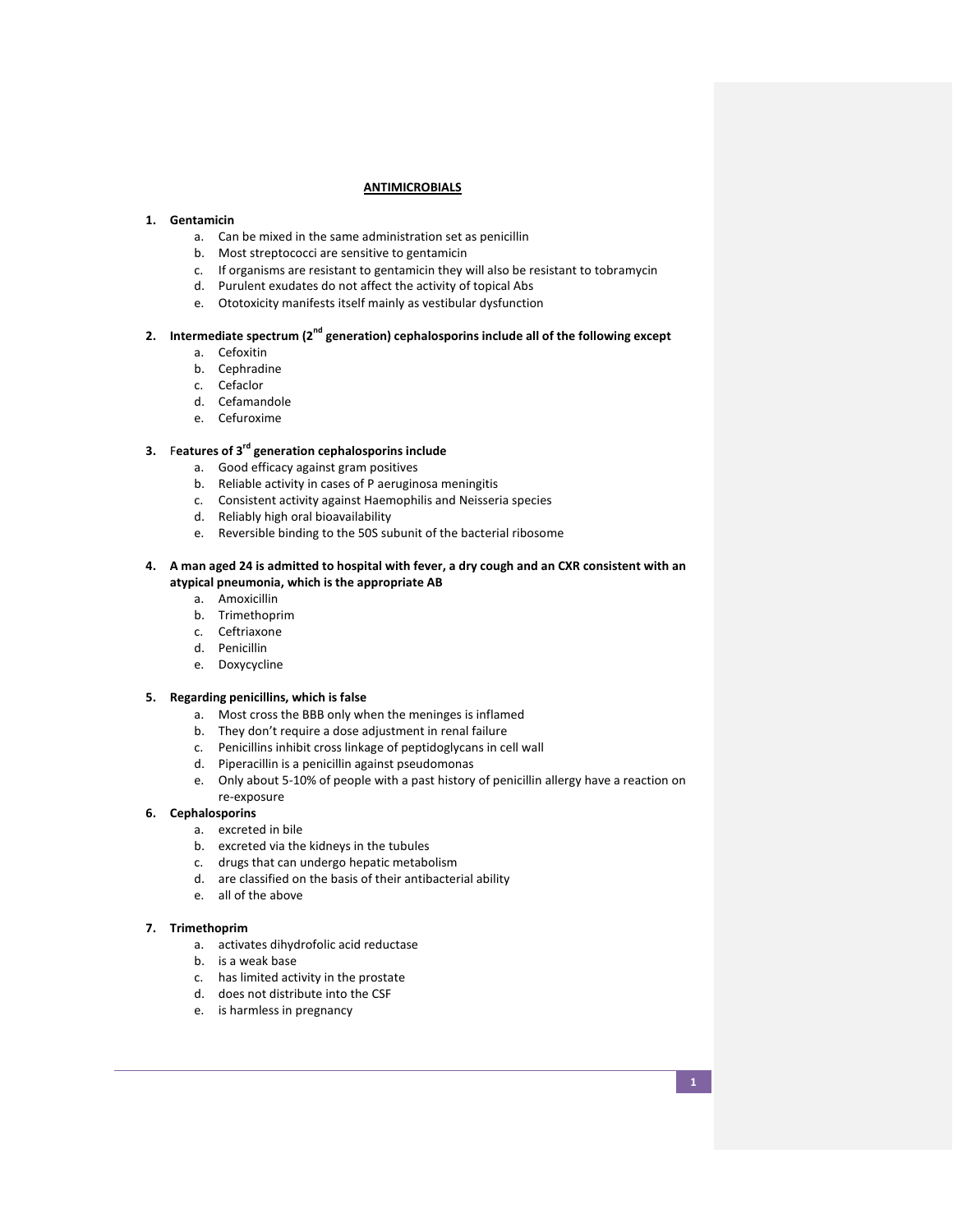#### **8. Regarding antibiotic resistance**

- a.  $\beta$ -lactamase production is responsible for penicillin resistance in pneumococci
- b. Penicillin's inability to penetrate the organism is more common with gram negative bacteria
- c. Penicillin resistance is mainly because of alteration in the target's PBPs (Penicillin-Binding Proteins)
- d. Methicillin resistance in Staph is due to  $\beta$ -lactamase production
- e.  $\beta$ -lactamase are identical but produced by different bacteria

#### **9.** R**egarding active immunizations**

- a. the measles vaccine is an inactivated virus
- b. the Hep B vaccine is preferably given by subcutaneous injection
- c. booster doses for yellow fever are not required
- d. primary immunization for HiB involves 2 doses given 1/12 apart
- e. the meningococcal vaccine should be given to all asplenic individuals

# **10. All are cell wall inhibitors except**

- a. Vancomycin
- b. Erythromycin
- c. Penicillin
- d. Ceftriaxone
- e. Imipenim

### **11. Regarding erythromycin**

- a. It has a large cross reactivity with penicillin
- b. It is bacteriostatic only
- c. It is ineffective against gram positive organisms
- d. It is inactivated by β-lactamases
- e. It binds the 50S subunit on the bacterial ribosome

#### **12. Metronidazole, which is false**

- a. it is useful against trichomonis
- b. it is used to treat gardnerella
- c. causes a metallic taste in the mouth
- d. inhibits alcohol dehydrogenase
- e. it is used to treat giardiasis

# **13. Which skin antiseptic is commonly used**

- a. ethyl alcohol 70%
- b. ethanol 30%
- c. isopropyl alcohol 10%
- d. formaldehyde
- e. boric acid 5%

#### **14. Acyclovir is active against all except**

- a. HSV
- b. CMV
- c. Herpes zoster
- d. Varicella
- e. None of the above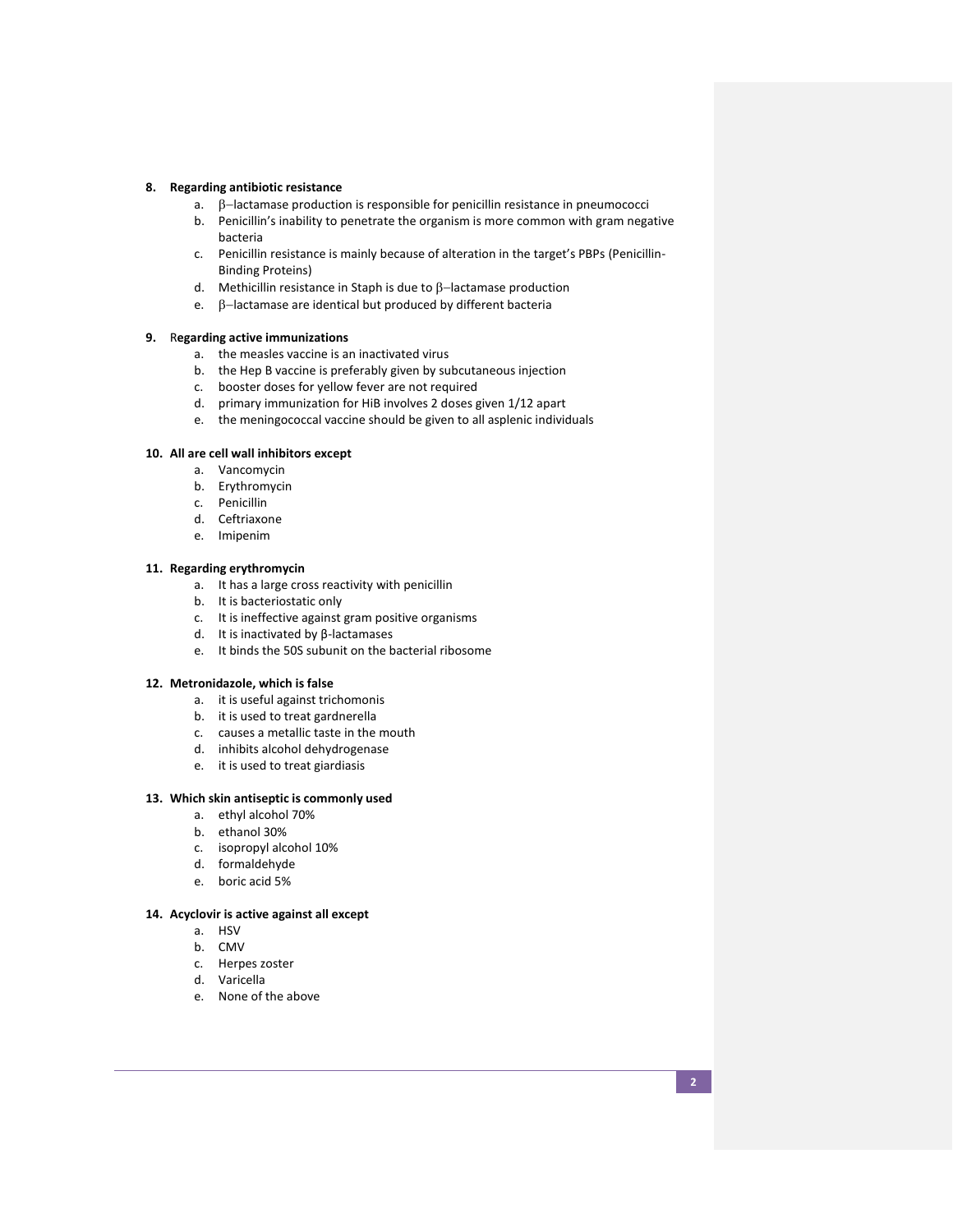#### **15. Ciprofloxacin**

- a. is a de-fluorinated analogue of nalidixic acid
- b. inhibits tropoisomerase II and III
- c. has no gram positive cover
- d. has a bioavailability of 30%
- e. may cause an arthropathy

#### **16. Resistance to β-lactams**

- a. can be due to an efflux pump
- b. is most commonly due to modification of the targets PBPs
- c. does not involve impaired penetration of drug to target PBPs
- d. infers resistance only to penicillins
- e. can involve up to 5 different β-lactamases

# **17. Ribosomal resistance occurs with**

- a. Sulphonamides
- b. Penicillin
- c. Macrolides
- d. Fluroquinolones
- e. Trimethoprim

#### **18. With regard to penicillin**

- a. penicillins inhibit protein synthesis
- b. it inhibits cell membrane function
- c. probenecid is a uricosuric drug that increases penicillin excretion
- d. penicillin G is a semi-synthetic penicillin
- e. penicillamine is a metabolite of penicillin

# **19. Aminoglycosides**

- a. Have a β-lactam ring
- b. Are DNA gyrase inhibitors
- c. Have good oral absorption but high first pass metabolism
- d. Normally reach high CSF concentrations
- e. Can produce neuromuscular blockade

#### **20. Macrolides**

- a. Have enhanced activity at acidic pH
- b. Have little activity against legionella
- c. Have half lives that increase with anuria
- d. Induce cytochrome p450
- e. Are contraindicated in neonates

#### **21. With regard to antivirals**

- a. Delvindine is a nucleoside reverse transcriptase inhibitor (NRTI)
- b. Zidovudine (AZT) is a non-nucleoside reverse transcriptase inhibitor (NNRTI)
- c. NRTIs activate HIV-1 reverse transcriptase
- d. NRTIs require intracytoplasmic activation to the triphosphate form
- e. Abacavir is a protease inhibitor

**Comment [S1]:** Probenecid increases plasma concentration of Penicillin

**Comment [S2]:** Penicillin G is one of the natural Penicillins

**Comment [S3]:** Derivative of Penicillin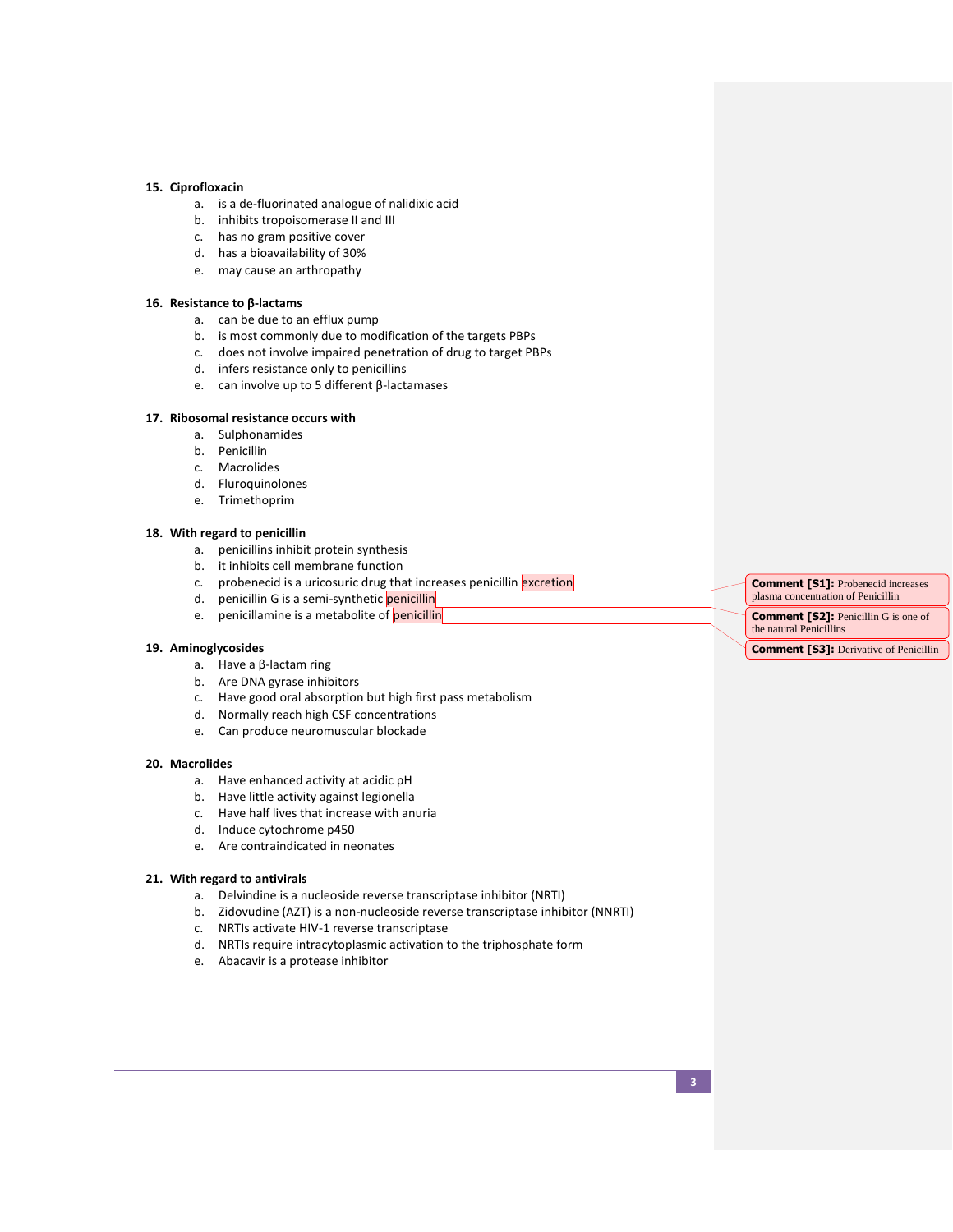### **22. Flucloxacillin**

- a. Is not effective against Strep
- b. Is active against enterococci and anaerobes
- c. Blocks transpeptidation and inhibits peptidoglycan synthesis
- d. Is poorly absorbed orally
- e. Has excellent penetration into CNS and prostate

#### **23. Cephalosporins**

- a. Are less stable than penicillins
- b. Are active against enterococci and Listeria monocytogenes
- c. Intrinsic antimicrobial activity is high
- d.  $1<sup>st</sup>$  generation has better activity against G +ve
- e. Are active against methicillin resistant strains of Staph

### **24. The following require dosage adjustment in renal failure except**

- a. penicillin G
- b. amoxycillin
- c. nafcillin
- d. piperacillin
- e. ticarcillin

# **25. The IV drug of choice for diverticulitis is**

- a. Cefazolin
- b. Cefuroxime
- c. Cefoxitin
- d. Ceftriaxone
- e. Amoxicillin

# **26. Ceftriaxone is least effective for which infection**

- a. penicillin resistant Pneumococcal meningitis
- b. Meningococcal meningitis
- c. H. influenzae meningitis
- d. Penicillin resistant gonococcus
- e. Listeria monocytogenes meningitis

# **27. The mechanism of resistance most important with tetracyclines is**

- a. Efflux pump
- b. β-lactamases
- c. change in ribosomal proteins
- d. impaired penetration
- e. enzyme inactivation

#### **28. Chlamydia in children is best treated with**

- a. Ceftriaxone
- b. Chloramphenicol
- c. Doxycycline
- d. Erythromycin
- e. Tetracycline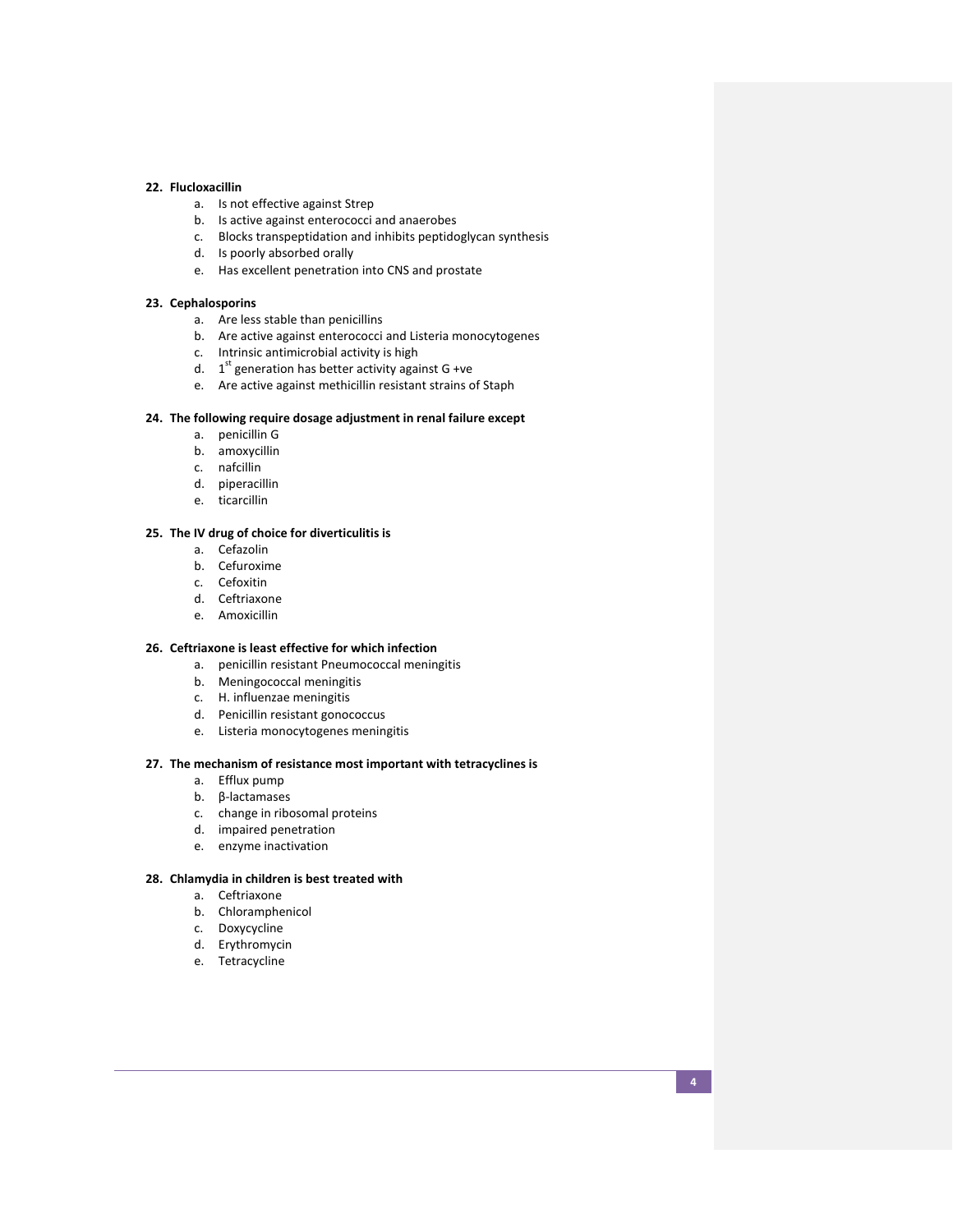### **29. Drug that is most vestibulotoxic**

- a. Tobramycin
- b. Gentamicin
- c. Neomycin
- d. Kanamycin
- e. Amikacin

# **30. Which is the least appropriate for Rickettsia infection**

- a. Chloramphenicol
- b. Tetracycline
- c. Sulphamethoxazole
- d. Erythromycin
- e. Doxycycline

### **31. The anti TB drug most associated with peripheral neuropathy is**

- a. Isoniazid
- b. Rifampicin
- c. Ethambutol
- d. Pyrazinamide
- e. Streptomycin

# **32. The drug of choice in cryptococcal meningitis in immunocompromised pt is**

- a. Flucytosine
- b. Itraconazole
- c. Fluconazole
- d. Ketoconazole
- e. Amphotericin B

### **33. Clearance of the liver forms of malaria is best achieved by**

- a. chloroquine
- b. quinine
- c. quinidine
- d. doxycycline
- e. primaquine

# **34. The drug of choice in Hydatid disease is**

- a. albendazole
- b. mebendazole
- c. praziquantal
- d. ivermectin
- e. metronidazole

# **35. The following is bacteriostatic**

- a. Penicillin
- b. Gentamicin
- c. Isoniazid
- d. Tetracycline
- e. Metronidazole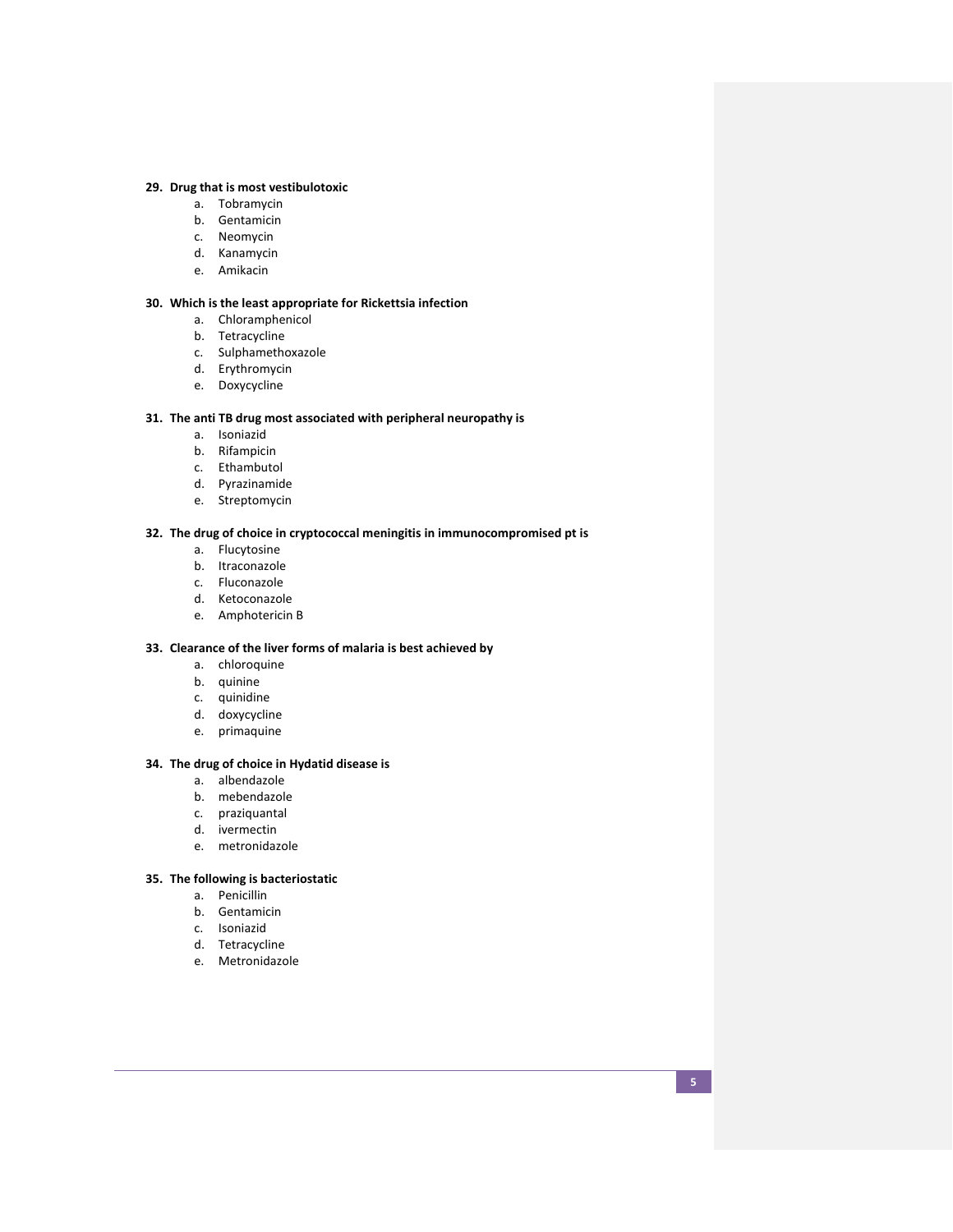# **36. Which of the following is a 2nd generation cephalosporin**

- a. Cephalothin
- b. Cephradine
- c. Cephalexin
- d. Cephapirin
- e. Cefamandole

# **37. The disinfectant active against Prions is**

- a. Alcohol
- b. Iodine
- c. Chlorhexidine
- d. Hypochlorite
- e. Aldehyde

### **38. All of the following inhibit nucleic acid synthesis except**

- a. Norfloxacin
- b. Trimethoprim
- c. Rifampicin
- d. Sulfasalazine
- e. Chloramphenicol

# **39. Which is a 2nd generation cephalosporin**

- a. Cefaclor
- b. Ceftazidime
- c. Cephalexin
- d. Cefotaxime
- e. Cephalothin

### **40. Which is a live virus vaccine**

- a. Typhoid
- b. Tetanus
- c. Hepatitis B
- d. Rabies
- e. Measles

### **41. Amantadine**

- a. Is an antiviral drug
- b. Produces insomnia not sedation
- c. Causes acute psychosis
- d. Potentiates DAergic function
- e. All of the above

# **42. A patient with impetigo is most likely going to respond to**

- a. Phenoxymethylpenicllin
- b. Streptomycin
- c. Cephalexin
- d. Kanamycin
- e. Metronidazole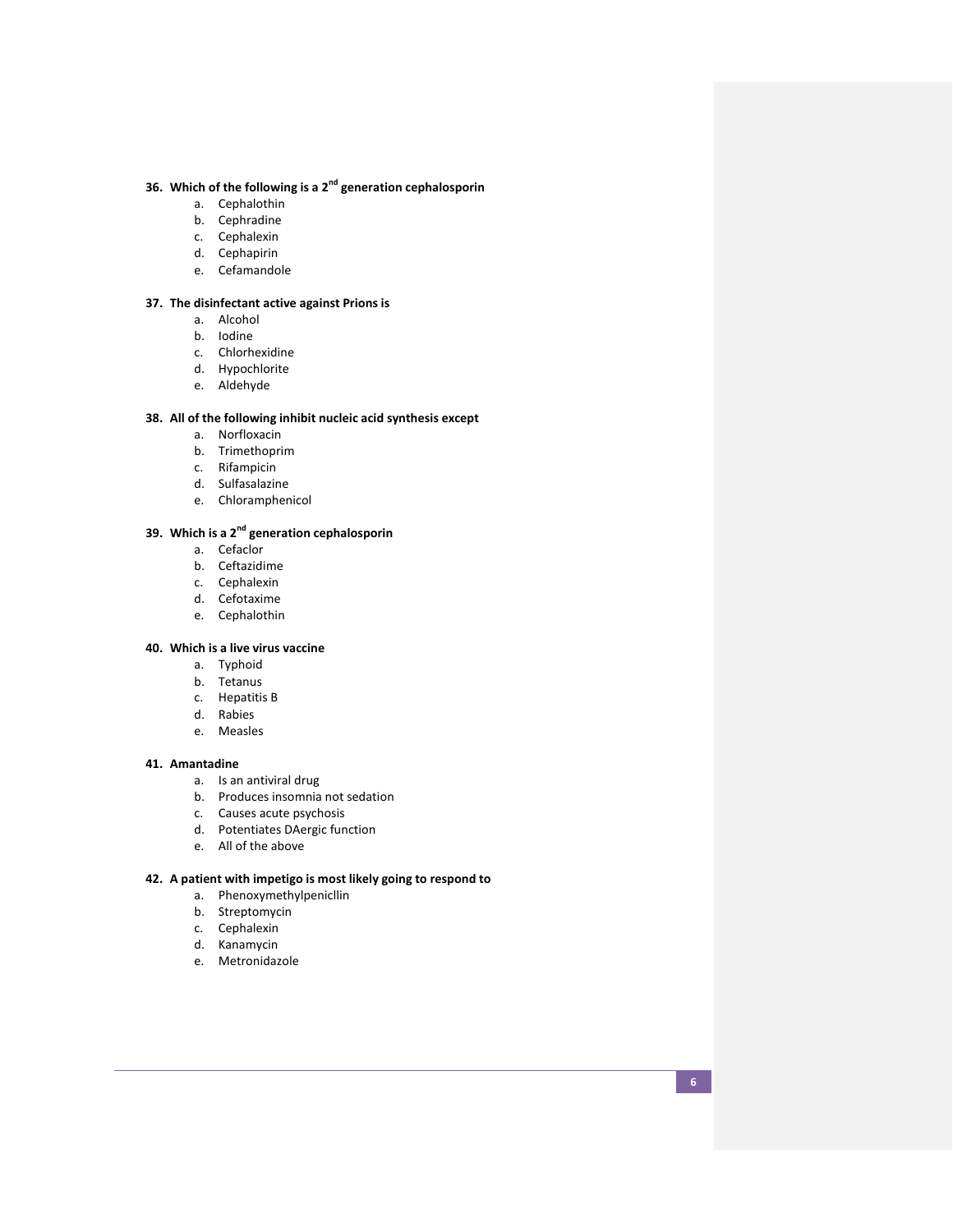### **43. The antiviral drug that acts on reverse transcriptase is**

- a. Acyclovir
- b. Zidovudine
- c. Gancyclovir
- d. Vidarubine
- e. All of the above

#### **44. The β-lactam ring is present in all of the following classes of antibiotics except**

- a. Penicillins
- b. Monobactams
- c. Fluoroquinolones
- d. Carbapenems
- e. Cephalosporins

### **45. The cephalosporin with the highest activity against Gram +ve is**

- a. Cefuroxime
- b. Cefotaxime
- c. Cefaclor
- d. Cefepime
- e. Cephalothin

# **46. Macrolide antibiotics**

- a. are usually active against Neisseria spp
- b. are bacteristatic but not bactericidal
- c. bind at the 30S ribosomal subunit
- d. are unaffected by plasmid mediated resistance
- e. enhance metabolism by cytochrome P450 pathways

# **47. Erythromycin**

a. Is effective against campylobacter jejuni

#### **48. Metronidazole**

- a. inhibits alcohol dehydrogenase
- b. is effective for vaginal trichomoniasis
- c. does not cause a metallic taste in the mouth
- d. turns urine green

### **49. Penicillin reach high concentrations in**

- a. Vitreous humour
- b. CSF with normal meninges
- c. Proximal tubulular fluid of the kidney

#### **50. Zidovudine (AZT)**

- a. Has a short half life
- b. Inhibits viral thymidine kinase
- c. Has no activity against retroviruses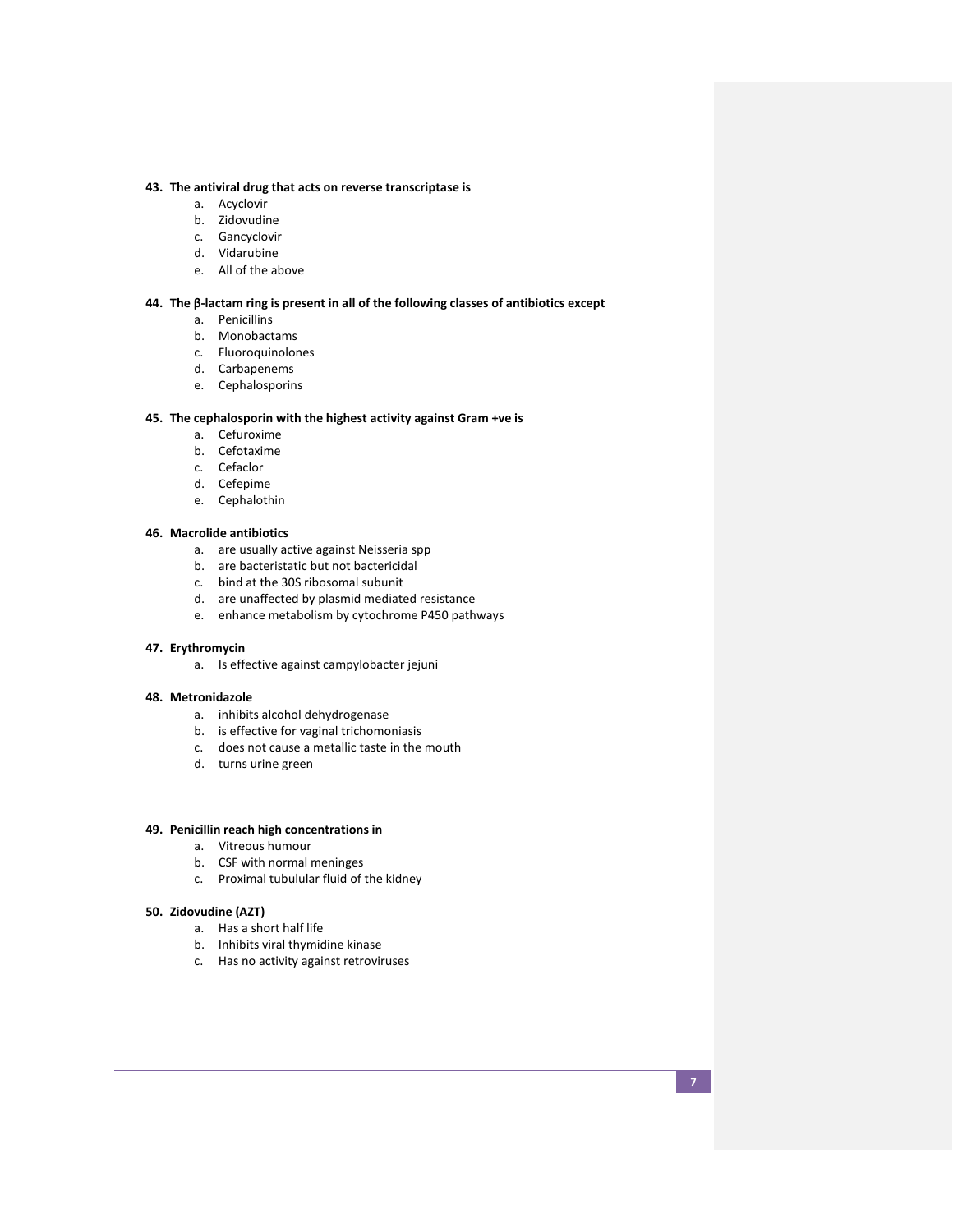### **51. Acyclovir**

- a. is commonly given in doses of 10-20mg tds
- b. is used to treat CMV
- c. is a guanosine analogue
- d. acts to inhibit viral entry into cells
- e. is only available IV

#### **52. Doxycycline**

- a. acts to inhibit nucleic acid synthesis
- b. may cause photosensitivity

# **53. All of the following inhibit nucleic acid synthesis except**

- a. norfloxacin
- b. trimethoprim
- c. rifampicin
- d. sulfasalazine
- e. chloramphenicol

# **54. Gentamicin (2 CORRECT)**

- a. is not nephrotoxic
- b. increases the effect of neuromuscular junction blocking drugs
- c. may be given orally
- d. enters cells by an oxygen dependent influx
- e. has a large therapeutic index

# **55. Regarding trimethoprim, which is false**

- a. It is uselful in the treatment of UTI
- b. It is bactericidal
- c. It is an antifolate, anti-metabolite drug

#### **56. Which can cause hypoprothrombinaemia**

- a. Cefuroxime
- b. Cefotetan
- c. Cefazolin
- d. Cefaclor
- e. Ceftriaxone

## **57. Which tetracycline requires dose adjustment in renal failure**

- a. Minocycline
- b. Doxycycline
- c. Tetracycline
- d. Methacycline
- e. All of the above